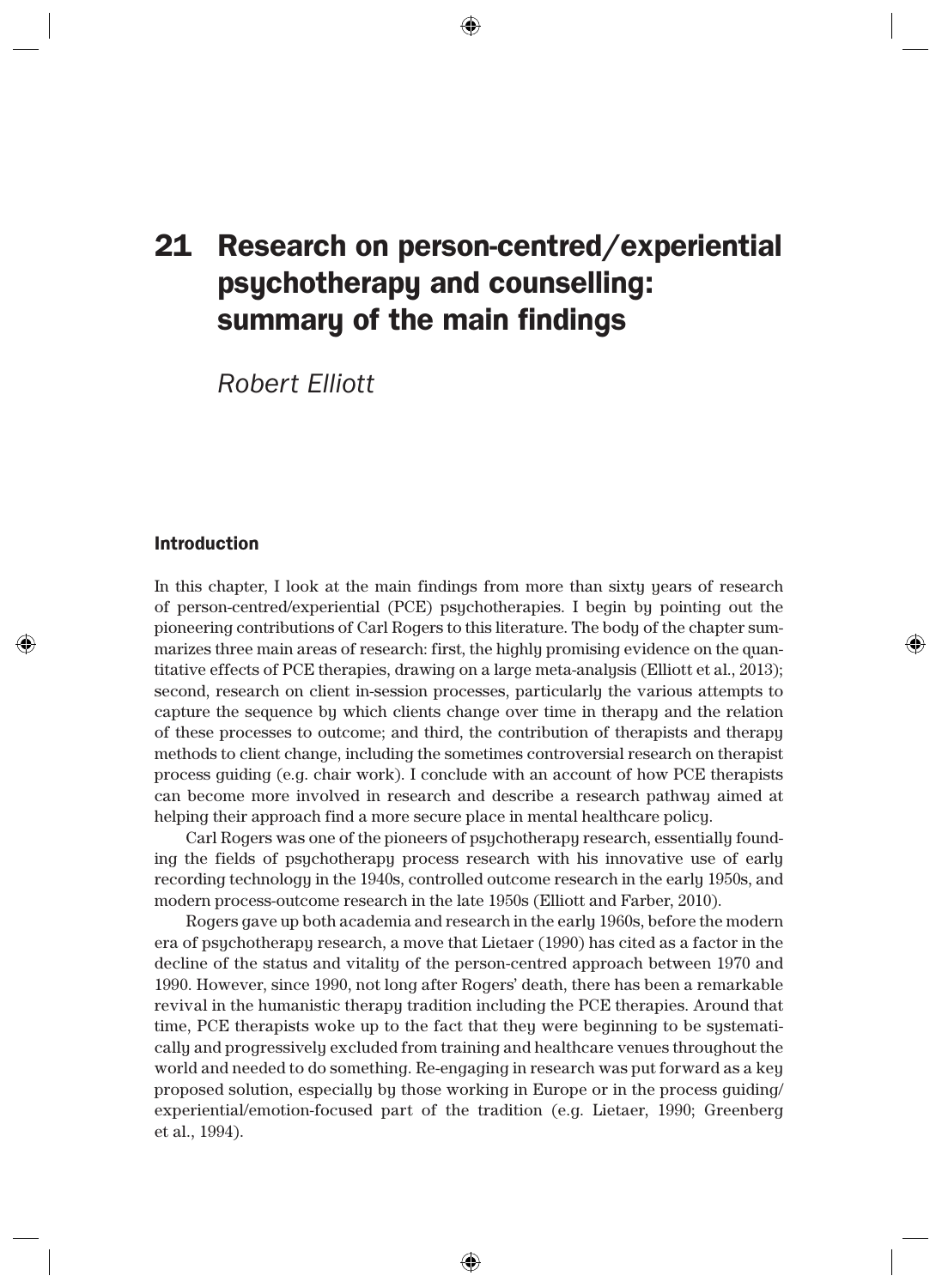Over the past twenty-five years, outcome research on person-centred and experiential therapies has proliferated, paralleled by the rapid emergence and acceptance of qualitative research. In fact, both quantitative ('positivist') outcome research and qualitative research on the experiences of clients and therapists are part of Rogers' legacy. Moreover, it has become increasingly obvious that pursuing quantitative outcome research is a political necessity to meet the demands of government and professional panels, which have pushed for restrictive forms of *evidence-based practice*  (EBP; e.g. Roth and Fonagy, 2004) as part of efforts to regulate psychotherapy and counselling and to protect the public (Elliott et al., 2013). In this chapter, I summarize the fruits for this flowering of research on PCE psychotherapy and counselling, including the emergence of *practice-based evidence* (PBE; e.g. Barkham et al., 2001).

⊕

# **How effective are PCE and related humanistic forms of psychotherapy and counselling?**

#### **General effects of humanistic-experiential psychotherapies**

Since the late 1940s, PCE psychotherapies specifically (and humanistic-experiential psychotherapies in general) have been the subject of more than 200 quantitative outcome studies (Elliott et al., 2013). Since 1992, my colleagues and I have used metaanalysis methods to statistically combine the results of these studies. In doing so, we used a standard measure of effect size, known as the standardized difference of the means. (That is, we found the difference between the pre-therapy mean and the posttherapy mean, and divided this by the averaged standard deviation. For controlled and comparative studies, we first calculated pre-to-post effects in each condition, then we found the difference between the amount of change in each condition.) This body of research has produced the following main findings:

⊕

- 1 *PCE psychotherapies are associated with large pre-post client change*. Using a 2008 sample, Elliott et al. (2013) looked at data from 191 studies, involving 14,235 clients, and reported a large pre-post effect size of 0.93. Furthermore, this was particularly true for general symptom measures (e.g. Stiles et al., 2006) involving person-centred counselling.
- 2 *Clients' large post-therapy gains are maintained over early and late followups.* Following therapy, Elliott et al. (2013) found that clients in PCE therapies maintained and slightly improved their gains. The maintenance of gains posttherapy is consistent with Rogers' assumption of an actualizing tendency, suggesting that clients continue to develop on their own after they have left therapy.
- 3 *Clients in PCE therapies show large gains relative to clients who receive no therapy*. Elliott et al. (2013) analysed data from 62 controlled studies, 31 of which were randomized (*n* = 2144 in PCE therapies vs. 1958 in wait-list or no-therapy conditions). They found a large controlled effect size (0.76; randomization made no difference). This finding provides strong support for PCE therapies, indicating that clients use them to help themselves to change.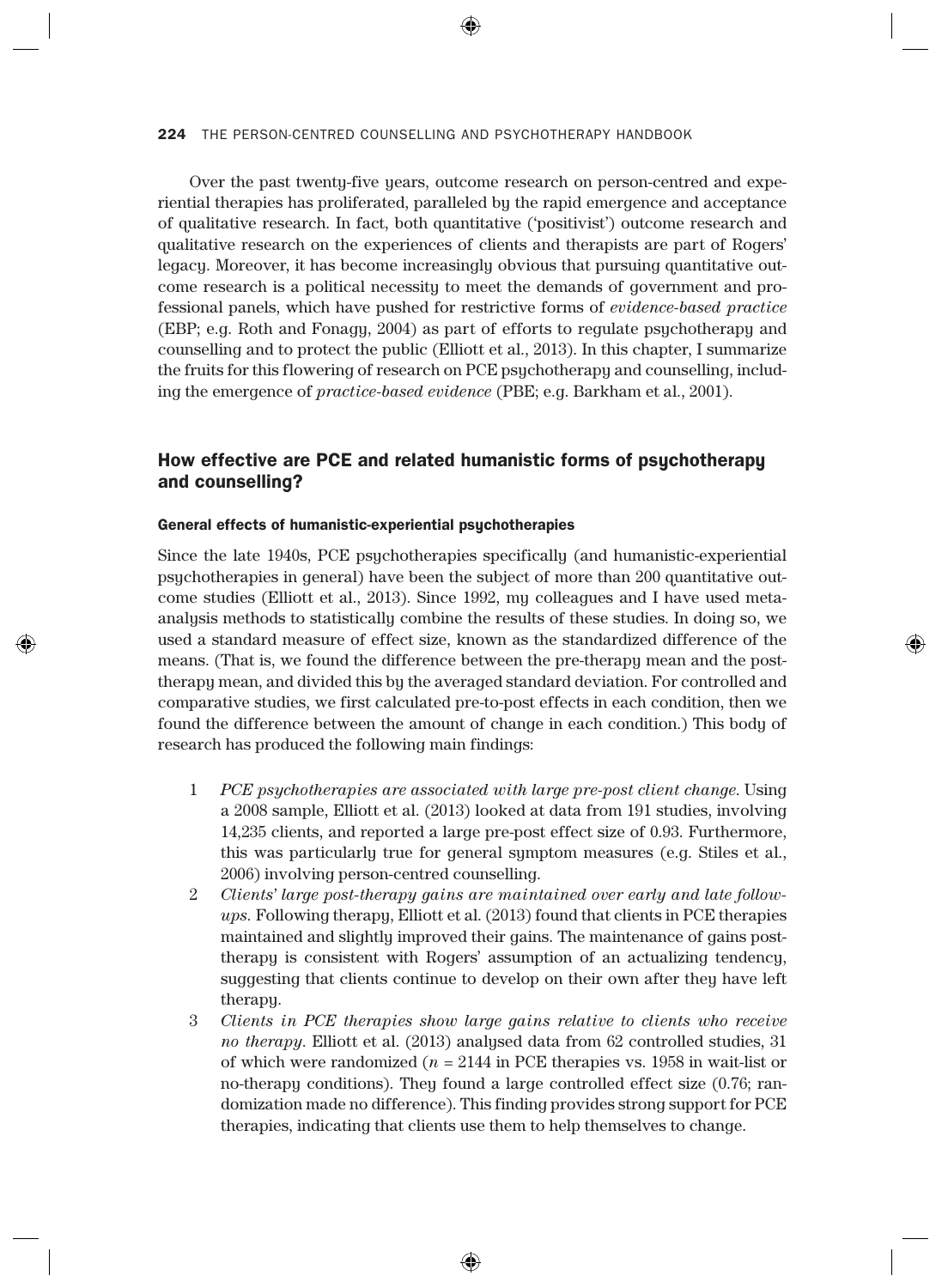## RESEARCH ON PERSON-CENTRED/EXPERIENTIAL PSYCHOTHERAPY PRACTICE **225**

4 *PCE therapies in general are clinically and statistically equivalent to other therapies.* In 100 studies, 91 of which were randomized ( $n = 6097$  clients), there was virtually no overall difference between PCE therapies and other therapies in amount of pre-post change (comparative effect size = 0.01).

◈

- 5 *So-called non-directive-supportive therapies (NDSTs) have worse outcomes than CBT*. However, Elliott et al. (2013) found that treatments labelled by researchers as 'supportive' or 'non-directive'-have somewhat smaller amounts of pre-post change than cognitive-behavioural therapy (CBT; thirty-seven studies; effect size  $= -0.27$ ). In general, these therapies turned out to be watered-down, non bona fide versions of person-centred counselling, apparently used by CBT researchers to make their treatments look better.
- 6 *Person-centred therapy is as effective as CBT.* In twenty-two studies, personcentred therapy was equivalent to CBT in amount of client pre-post change (effect size  $= -0.06$ ).
- 7 *PCE therapies are most effective for interpersonal/relational problems/ trauma*. For a range of interpersonal or relational problems (including couples difficulties and complex trauma or childhood abuse), Elliott et al. (2013) found very large pre-post and controlled effects, as well as significantly better comparative effects for PCE therapies, thus meeting criteria as evidencebased treatments.
- 8 *PCE therapies meet criteria as evidence-based treatments for depression*. For depression in general, humanistic therapies have been extensively researched with a strong evidence base pointing to large pre-post gains and equivalence to other therapies, including CBT. Emotion-focused therapies for moderate depression and person-centered counselling for perinatal depression have the most solid evidence (Elliott et al., 2013).

⊕

- 9 *For psychotic conditions, PCE therapies appear to meet criteria as evidencebased treatments*. Although based on a relatively small number of studies, the evidence analysed by Elliott et al. (2013) showed large pre-post effects and more change than other therapies, suggesting that person-centred and related therapies may be effective with clients experiencing psychotic processes (e.g. schizophrenia). This is at odds with the current NICE guidelines for schizophrenia, which state that 'supportive counselling' is contraindicated (National Collaborating Centre for Mental Health, 2010).
- 10 *PCE therapies have promise for helping people cope with chronic medical conditions and for reducing habitual self-damaging activities.* Coping with difficult medical or physical conditions (e.g. cancer) and habitual selfdamaging activities (e.g. substance misuse) present challenges for all forms of therapy. However, Elliott et al. (2013) found that for both of these client populations, PCE therapies were generally associated with moderate prepost improvement, better than no treatment controls, and equivalent to other approaches (most commonly CBT).
- 11 *For anxiety difficulties, the PCE therapies studied so far appear to be less effective than CBT*. In contrast to the favourable results for other client populations, PCE therapies did not fare as well as CBT when applied to anxiety (especially panic and generalized anxiety; Elliott et al., 2013; see also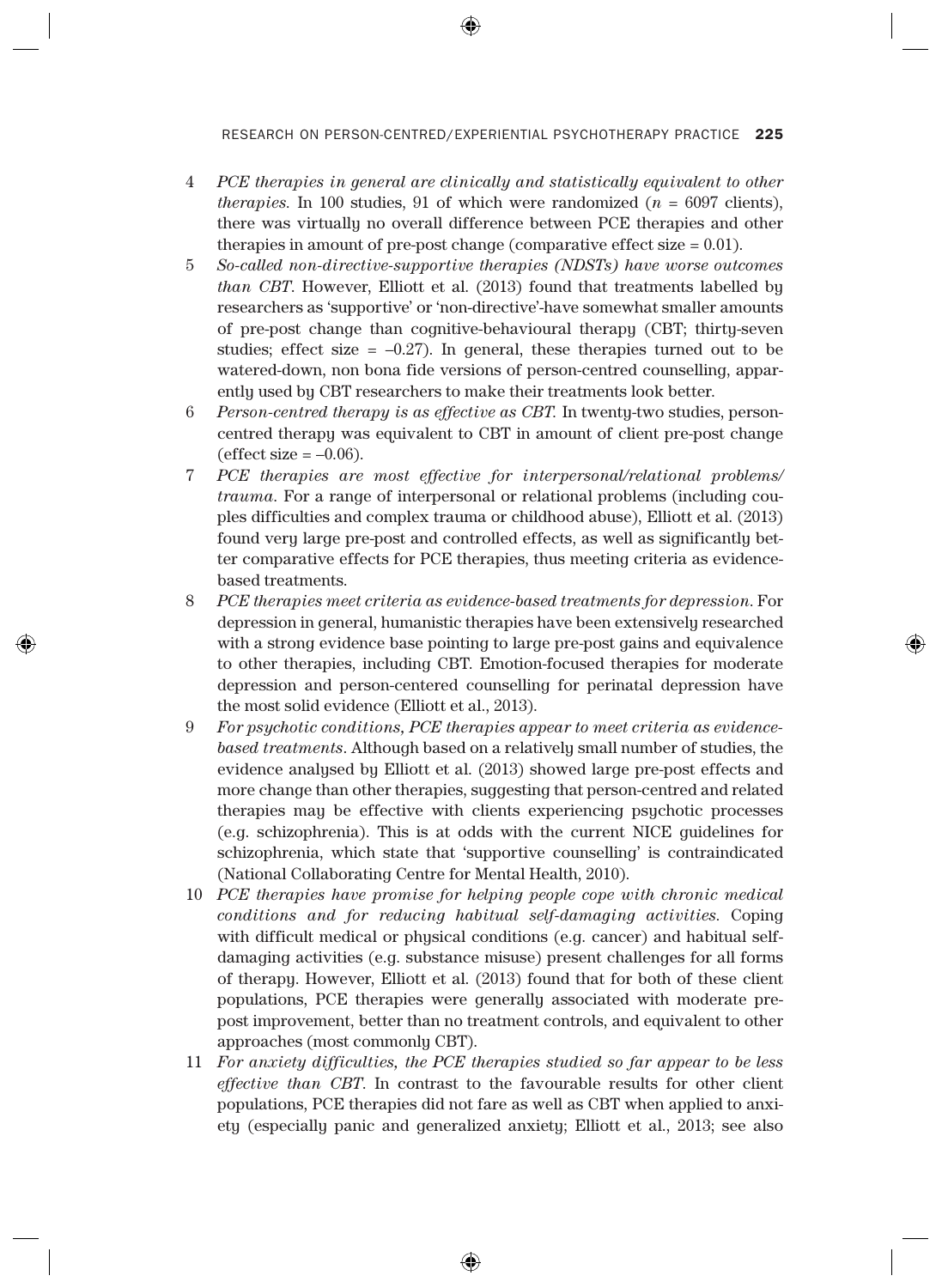⊕

Elliott, 2013a, 2013b). Although researcher bias is a factor here, Elliott et al. argued that work is required to develop more effective process-guiding approaches to anxiety, as indicated by evidence now emerging from ongoing research (e.g. Timulak and McElvaney, 2012).

# **How do clients contribute to change in PCE therapies?**

Researchers in the PCE tradition, going back to Rogers (e.g. Walker et al., 1960), have long had an interest in understanding the client change process and its relation to outcome.

- 1 *Qualitative change process research illustrates how clients use therapy to change themselves*. In a series of classic studies of the moment-by-moment experiences of clients in person-centred and Gestalt therapy sessions, Rennie (e.g. 1992, 1994) documented many interesting phenomena, showing how during therapy sessions clients are engaged in a two-fold process of pursuing personal meaning for themselves while also monitoring the therapist. Although often ambivalent about change or accessing painful experiences, clients actively evaluated therapist interventions in terms of compatibility with their agendas for the session. At the same time, clients also deferred to their therapists, preferring to tolerate therapist shortcomings rather than explicitly challenging them.
- 2 *Several useful measures of productive client in-session process have been developed.* In PCE theories of personality change (e.g. Rogers, 1959; Greenberg and Van Balen, 1998), depth of experiential self-exploration is described as central to client change. Experiential self-exploration has been conceptualized and measured in various ways, starting with Rogers' Process Scale (Walker et al., 1960) and the Client Experiencing Scale (Klein et al., 1986), followed by, among others, Sachse's Processing Mode Scale (1992).

⊕

 Current research is continuing to look at elements of client assimilation of difficult experiences (Stiles, 1999), narrative and autobiographical memory (Angus, 2012), emotion regulation (Watson et al., 2011), innovative moments (Mendes et al., 2010), and emotional productivity (Greenberg et al., 2007). These new variables and their associated process measures are providing more fine-grained tools for mapping how clients use therapy to change themselves. They support the following conclusions:

- 3 *Client emotional expression by itself is not sufficient for good outcome but instead requires the presence of other specific features.* Client emotional expression is most likely to lead to good outcome when it is grounded in specific autobiographical memories, accompanied by deeper levels of experiencing, and becomes more regulated and differentiated as it is explored (see research by Greenberg et al., 2007; Pascual-Leone and Greenberg, 2007; Angus, 2012).
- 4 *The most productive sequence of narrative exploration in therapy begins with description of external events, leading to initial self-reflection, leading to access to internal experiences, leading to self-reflection on broader meanings* (Angus, 2012).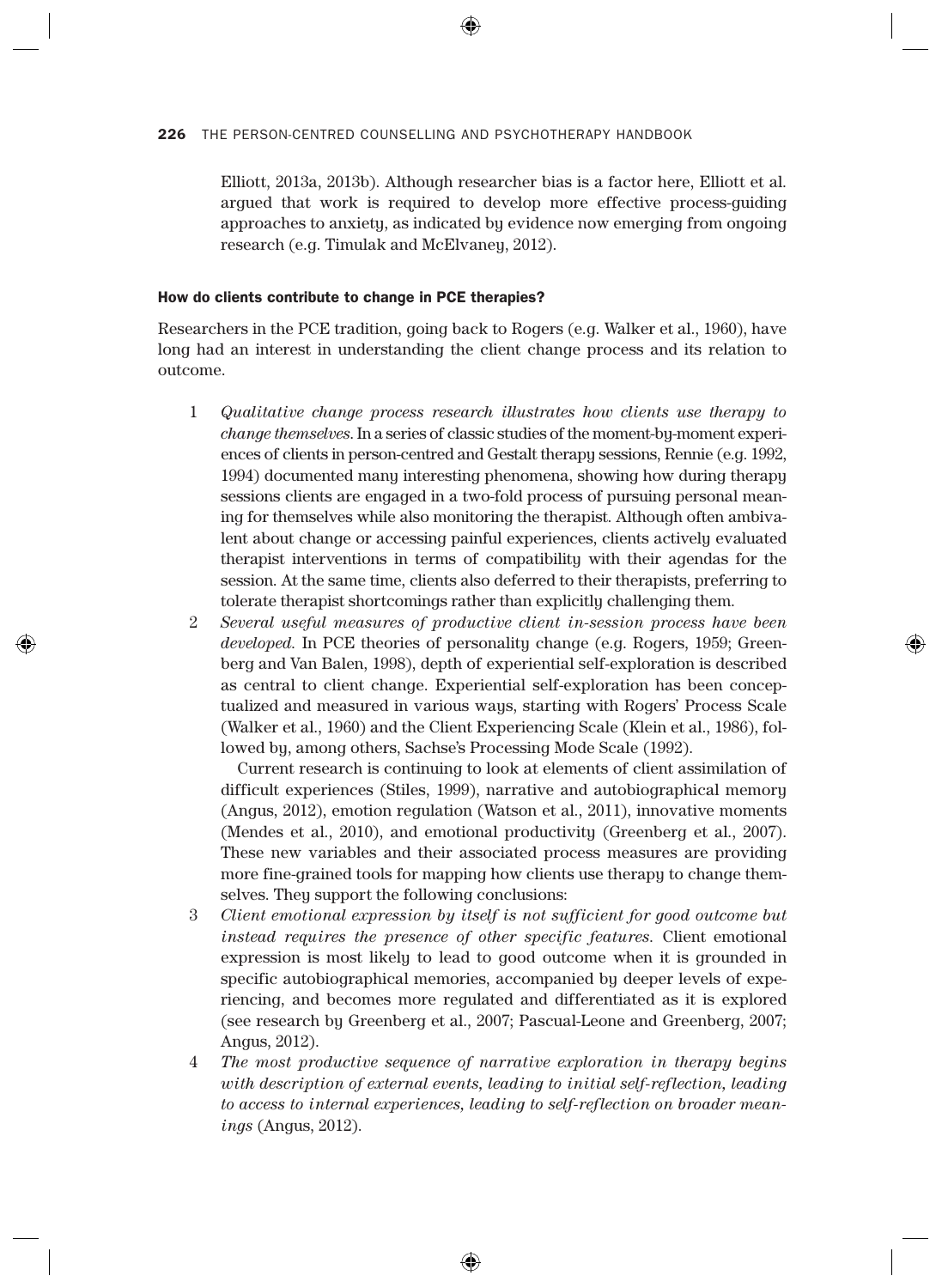## RESEARCH ON PERSON-CENTRED/EXPERIENTIAL PSYCHOTHERAPY PRACTICE **227**

5 *New narratives emerge and become established in clients' lives by a spiralling movement between action and reflection.* This process starts with attempts to change the problem, leading to reflection on the nature of the old problematic narrative, followed by active protest or working against the problem, then to emerging re-conceptualization of self and the process of change, and finally to carrying out changes in one's life (e.g. Mendes et al., 2010).

⊕

# **How do therapists and therapy methods contribute to change in PCE therapies?**

I now briefly review the main conclusions from quantitative research on therapist contributions to client change. These studies have generally produced somewhat weaker, less consistent results than the outcome research summarized earlier; however, some conclusions appear to be reasonable:

1 *Therapist-offered facilitative conditions consistently predict quantiative therapy outcomes but are not the whole story*. Most of the evidence for the therapist facilitative conditions described by Rogers (1957) uses in-therapy quantitative ratings by clients, therapists or observers to predict post-therapy outcome. Recent comprehensive reviews collected by Norcross (2011) provide a summary of the evidence supporting these therapist relational conditions, including Elliott et al. (2011) on empathy, Farber and Doolin (2011) on positive regard and affirmation, and Kolden et al. (2011) on congruence/genuineness.

⊕

 However, the research on therapist conditions collected and meta-analysed by Norcross (2011) comes from a broad range of therapies, most of which is not from the PCE tradition. In addition, while more larger and more consistent than differences between types of therapy or therapist technique, these conditions really only account for about 10% of the variability in client outcome, so there is a lot of room for other factors to come in, especially client differences.

- 2 *Process-guiding PCE therapies appear to be slightly but inconsistently more effective than non-directive ones.* The issue of process-guiding versus nondirectivity has often been controversial within the person-centred approach; however, Elliott et al. (2013) reported that process-guiding therapies (especially emotion-focused therapy) did better against CBT than non-directive/ supportive or person-centred therapies. However, in nine studies directly comparing more versus less process-guiding therapies, more process-guiding approaches were only trivially and inconsistently better.
- 3 *Research supports the use of specific therapist-offered process-guiding methods.* There is some research that points to the effectiveness of experiential techniques in more process-guiding forms of PCE therapy (e.g. emotionfocused therapy). These studies mostly involve a research method called *task analysis*, which begins with researcher-practitioners intensively analysing common issues that clients bring to sessions ('tasks'), such as internal conflicts or puzzling personal reactions to situations; they then identify therapeutic methods that clients can use to move towards resolution on these tasks.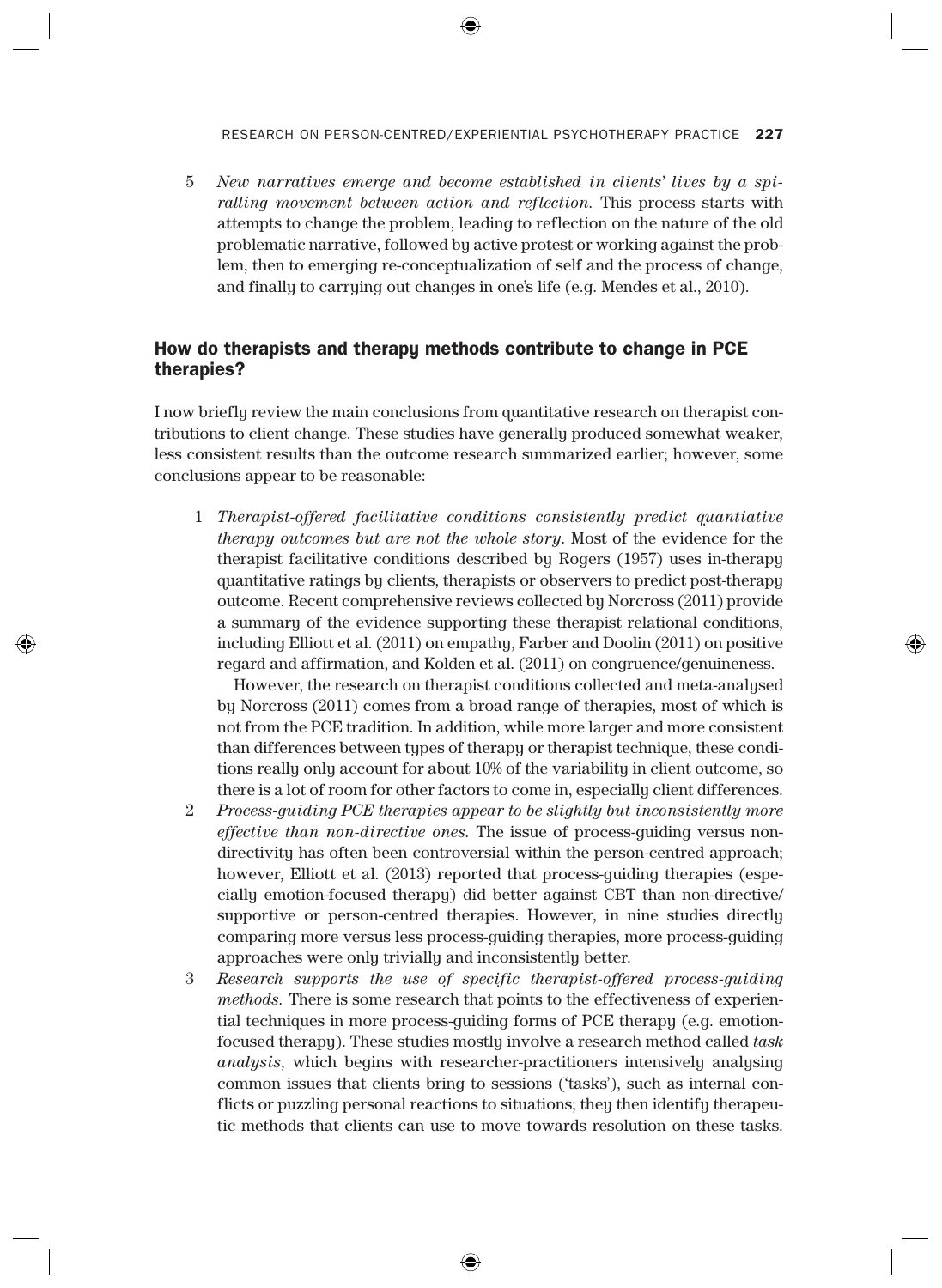◈

These task models, including the essential components of resolution, are then tested in outcome studies.

 For example, many humanistic-experiential psychotherapies have drawn on psychodrama and Gestalt therapy traditions to develop different forms of insession 'enactments'. Most commonly, these methods involve the client moving between two chairs in order to carry out a conversation between an inner critic and another part of the self that is being criticized (i.e. *two-chair work for conflict splits*); alternatively, the client be asked to imagine a person important to them in an empty chair and to speak to them. The model of two-chair dialogue for conflict splits has been tested in a series of studies (e.g. Greenberg and Webster, 1982). More recently, Shahar and colleagues (2012) examined the effectiveness of the two-chair dialogue task with nine clients judged to be selfcritical. The use of this task was associated with clients becoming significantly more compassionate and reassuring towards themselves, and to significant reductions in self-criticism, depression, and anxiety. Similarly, *empty chair work* has been found to be more immediately effective in resolving unfinished business compared with standard empathic responding (Greenberg and Foerster, 1996). Furthermore, clients who resolved their unfinished business reported significantly greater improvement on a wide range of measures of psychological distress and functioning (Greenberg and Malcolm, 2002). In addition, Paivio et al. (2010) found that clients required to use empty chair work to work on childhood abuse showed more pre-post change but dropped out at a higher rate than clients who instead spoke to an empathic therapist, suggesting that it may not be a good idea to require all clients to use this highly evocative therapeutic task.

⊕

4 *Regardless of their intent, therapists clearly influence client in-session process*. In an important line of research, Sachse (1992; see summary in Sachse and Elliott, 2002) found that clients only deepen their process on their own about 10% of the time. However, therapists can help clients deepen by using brief, accurate responses focusing on central client issues, delivered in the context of a strong therapeutic relationship. Most importantly, it is quite easy for therapists to interfere with client in-session working: when therapists offer superficial or externalizing reflections, clients generally follow them. Thus a key piece of advice for PCE therapists is to not get in the client's way when they are moving into deeper territory.

# **Conclusion: Get involved in PCE psychotherapy research**

Research on PCE psychotherapy and counselling is not just a spectator sport; it is my view that all of us involved in this approach have a role to play in advancing our approach through research that builds up bodies of practice-based evidence (PBE). This is not just a matter of political expediency but also to support our own growth tendency and that of our clients. How can you get involved? Here are some ways:

1 *If you are not already doing so, you can begin monitoring outcome with your own clients*. Simple, free measurement tools are available for tracking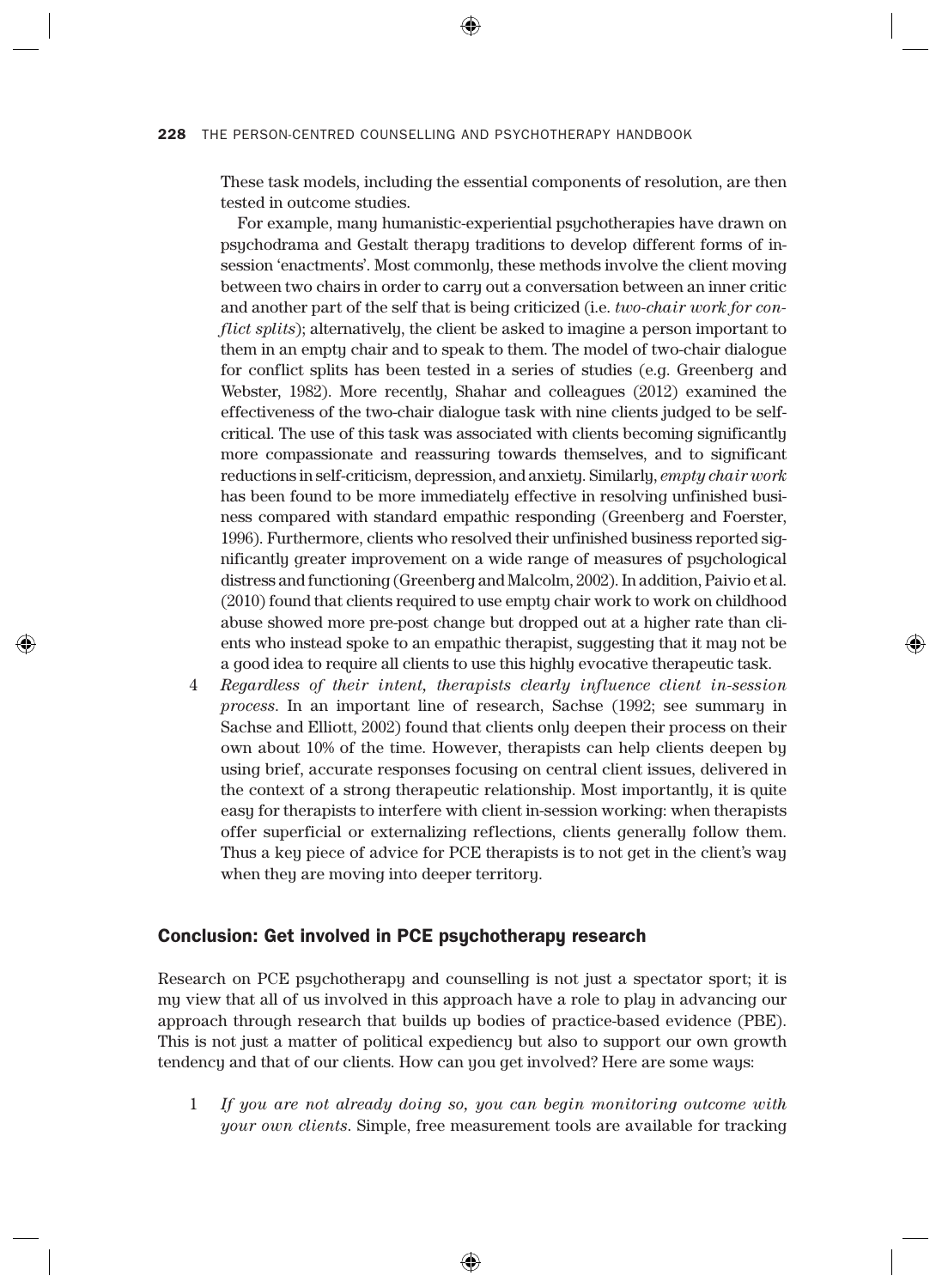◈

your clients' progress. These include the CORE Outcome Measure (Barkham et al., 2001), a well-established measure of client psychological distress that is free to use and easy to score (if you want the test publisher to score it for you, you will have to pay for that). It exists in various incarnations, the most useful of which are the 34-item version (CORE-OM; good to give at the beginning of therapy) and a 10-item version (CORE-10; good for weekly outcome tracking). If you don't like the CORE's focus on symptom-related distress, then you might find the Strathclyde Inventory (Freire, 2007) more agreeable, since it is based on Carl Rogers' writings about congruence and incongruence. Giving a measurement instrument like one of these at the beginning of therapy will provide a useful baseline against which to track client progress (or lack thereof); after that, it's a good idea to re-administer the instrument regularly during therapy (preferably at least every other session).

2 *Adding an assessment of client-perceived change processes can provide useful feedback for improving your work with clients*. Once you have become used to monitoring client outcomes, you are likely to be curious about what is or is not working for your clients. To assess this, you might consider a qualitative data collection instrument, such as the post-session Helpful Aspects of Therapy Form (HAT; Llewelyn, 1988) or the Change Interview (Elliott et al., 2006). These instruments include open-ended questions about what clients have found most helpful or hindering in the session. (Be clear with your clients why you are collecting these data and what you will do with the information.)

⊕

- 3 *Building on the first two steps, it is then fairly straightforward to conduct one or more mixed-methods systematic single case studies* (McLeod, 2010). Such case studies are feasible for even a single, committed practitioner. Thanks to the increased recognition of case study research, such studies can be published in a variety of journals, including *Person-Centered and Experiential Psychotherapies*, thus providing an initial level of recognition. This will help you get your foot in the door. (Even if you are not doing this in a university or other context that requires ethical review, ensure you consider ethical issues such as client consent and confidentiality; see McLeod, 2010.)
- 4 *Next, you can form a practitioner research network, or join an existing one*. Practitioner research networks (PRNs; e.g. Castonguay et al., 2013) consist of groups of practitioners with shared interests, who come together to collect practice-based evidence on their work with clients using a common data collection protocol. Some of these PRNs use on-line data collection facilities (e.g. Sales et al., 2014), which facilitate the collection of substantial amounts of low-cost uncontrolled practice-based evidence. An example of PRN for PCE therapists is the one organized with the British Association for the Person-Centred Approach (BAPCA; Murphy, 2012). Studies based on pooled PRN data can provide valuable initial evidence for the effectiveness of applications of PCE psychotherapies to new client populations.
- 5 *Conduct a small or medium-sized randomized study*. If the previous steps have whetted your appetite for research, your next move would be to carry out a pilot study on your application of PCE therapy to a particular client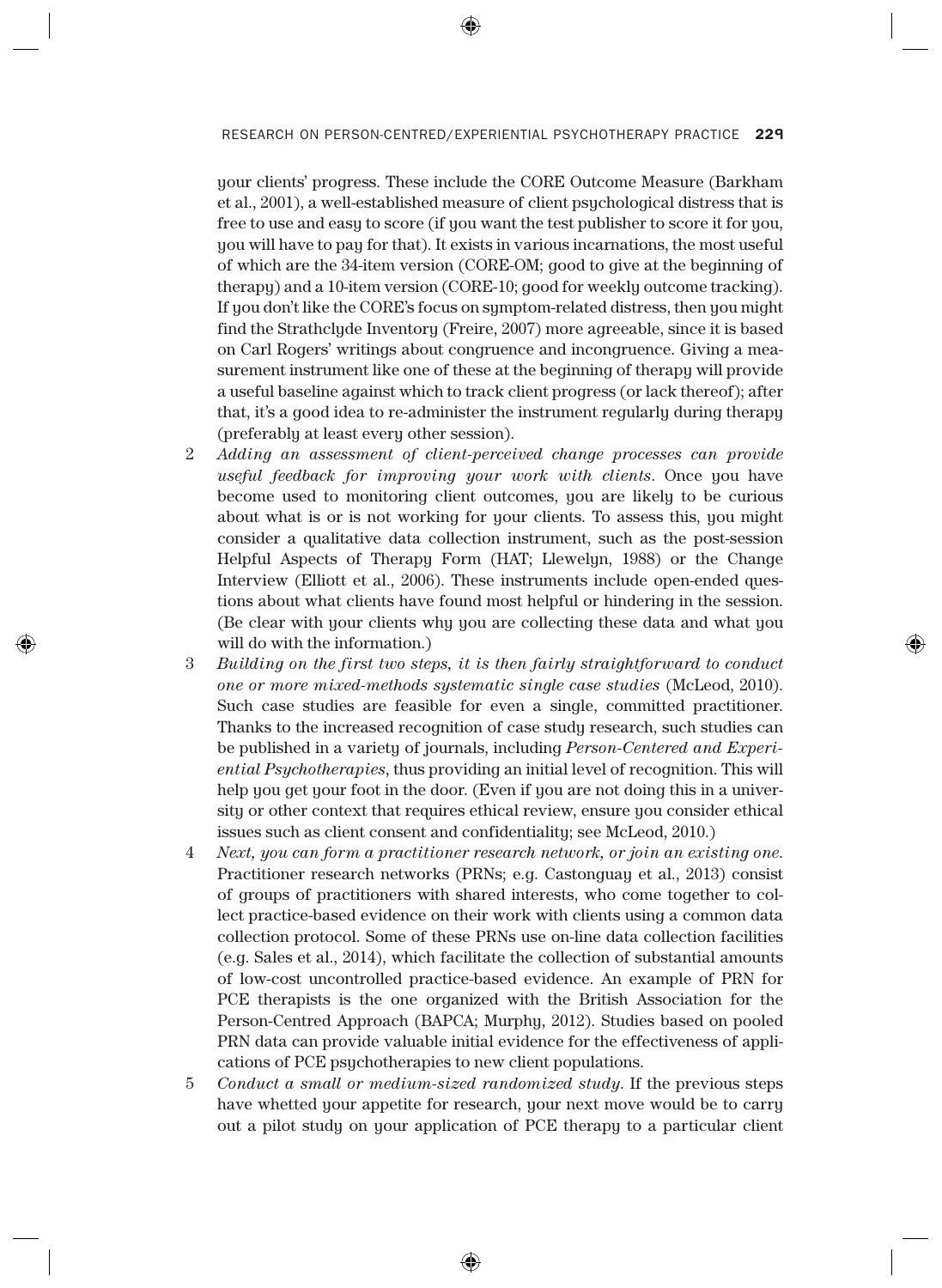⊕

 population or situation. Most often, this takes the form of a relatively small randomized study comparing the PCE therapy with a wait-list control, 'treatment as usual' or other psychological therapy. This approach requires treatment manuals (describing how the PCE therapy can be applied to the particular client population or situation) and adherence/competence measures (used to make sure that therapists are actually carrying out the therapy properly; e.g. Freire et al., 2014). As part of the design, you can collect systematic qualitative data to better understand the effects of therapy and the change processes involved. To do this, you probably need to form alliances with proponents of more established approaches and seek collaborative grants, and of course you would need to deal with complex ethical issues that such studies raise.

Further steps towards recognition might include high-profile studies, political networking, and membership of guideline development groups. From such positions, you can influence mental health treatment policy simply by being present in order to keep the process fair, and to provide alternative readings of the available research evidence.

## **References**

Angus, L. (2012) Toward an integrative understanding of narrative and emotion processes in emotion-focused therapy of depression: implications for theory, research and practice, *Psychotherapy Research*, 22 (4): 367–80.

⊕

- Barkham, M., Margison, F., Leach, C., Lucock, M., Mellor-Clark, J., Evans, C., Benson, L., Connell, J., Audin, K., and McGrath, G. (2001) Service profiling and outcomes benchmarking using the CORE-OM: toward practice-based evidence in the psychological therapies, *Journal of Consulting and Clinical Psychology*, 69 (2): 184–96.
- Castonguay, L., Barkham, M., Lutz, W., and McAleavey, A. (2013) Practice-oriented research: approaches and applications, in M.J. Lambert (ed.) *Bergin and Garfield's Handbook of Psychotherapy and Behavior Change* (6th edn.). New York: Wiley.
- Elliott, R. (2013a) Person-centered-experiential psychotherapy for anxiety difficulties: theory, research and practice, *Person-Centered and Experiential Psychotherapies*, 12 (1): 16–32*.*
- Elliott, R. (2013b) Research, in M. Cooper, P.F. Schmid, M. O'Hara, and A. Bohart (eds.) *The Handbook of Person-Centred Therapy and Counselling* (2nd edn.). Basingstoke: Palgrave Macmillan.
- Elliott, R. and Farber, B. (2010) Carl Rogers: idealistic pragmatist and psychotherapy research pioneer, in L.G. Castonguay, J.C. Muran, L. Angus, J.A. Hayes, N. Ladany, and T. Anderson (eds.) *Bringing Psychotherapy Research to Life: Understanding Change through the Work of Leading Clinical Researchers*. Washington, DC: American Psychological Association.
- Elliott, R., Slatick, E., and Urman, M. (2006) Qualitative change process research on psychotherapy: alternative strategies, in J. Frommer and D.L. Rennie (eds.) *Qualitative Psychotherapy Research: Methods and Methodology*. Lengerich, Germany: Pabst Science Publishers.
- Elliott, R., Bohart, A.C., Watson, J.C., and Greenberg, L.S. (2011) Empathy, in J. Norcross (ed.) *Psychotherapy Relationships that Work* (2nd edn.). New York: Oxford University Press.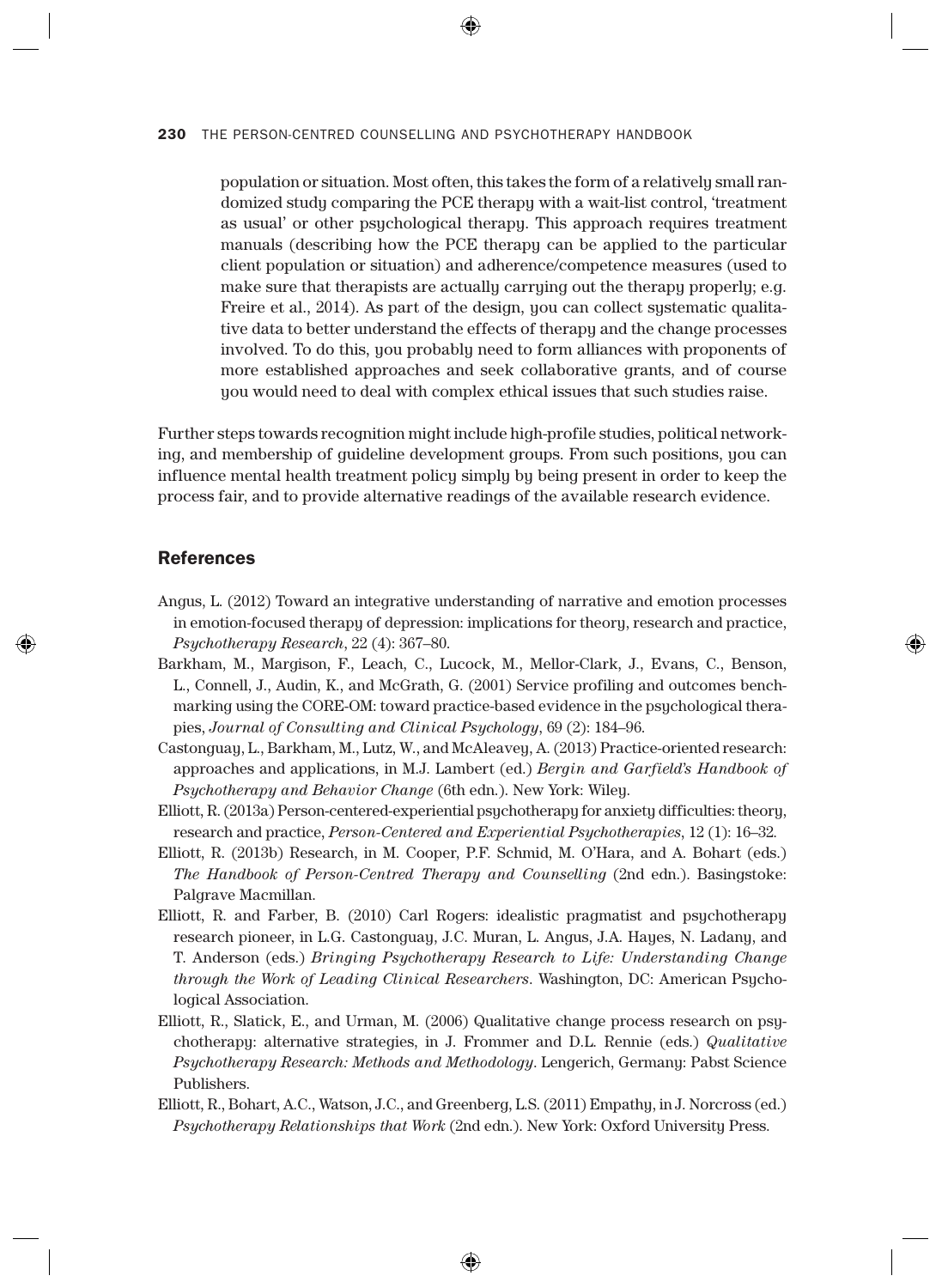## RESEARCH ON PERSON-CENTRED/EXPERIENTIAL PSYCHOTHERAPY PRACTICE **231**

Elliott, R., Watson, J., Greenberg, L.S., Timulak, L., and Freire, E. (2013) Research on humanistic-experiential psychotherapies, in M.J. Lambert (ed.) *Bergin and Garfield's Handbook of Psychotherapy and Behavior Change* (6th edn.). New York: Wiley.

⊕

- Farber, B.A. and Doolin, E.M. (2011) Positive regard and affirmation, in J. Norcross (ed.) *Psychotherapy Relationships that Work* (2nd edn.). New York: Oxford University Press.
- Freire, E.S. (2007) *Development of a psychotherapy outcome measure based on Rogers' theory of therapy change*. Unpublished MSc thesis. Counselling Unit, University of Strathclyde.
- Freire, E., Elliott, R., and Westwell, G. (2014) Person-Centred and Experiential Psychotherapy Scale (PCEPS): development and reliability of an adherence/competence measure for person-centred and experiential psychotherapies, *Counselling and Psychotherapy Research*, 14 (3): 220–6.
- Greenberg, L.S. and Foerster, F. (1996) Resolving unfinished business: the process of change, *Journal of Consulting and Clinical Psychology*, 64 (3): 439–46.
- Greenberg, L. S. and Malcolm, W. (2002) Resolving unfinished business: relating process to outcome, *Journal of Consulting and Clinical Psychology*, 70 (2): 406–16.
- Greenberg, L.S. and Van Balen, R. (1998) The theory of experience-centered therapies, in L.S. Greenberg, J.C. Watson, and G. Lietaer (eds.) *Handbook of Experiential Psychotherapy*. New York: Guilford Press.
- Greenberg, L.S. and Webster, M. (1982) Resolving decisional conflict by means of two-chair dialogue: relating process to outcome, *Journal of Counseling Psychology*, 29: 468–77.
- Greenberg, L.S., Elliott, R., and Lietaer, G. (1994) Research on humanistic and experiential psychotherapies, in A.E. Bergin and S.L. Garfield (eds.) *Handbook of Psychotherapy and Behavior Change* (4th edn.). New York: Wiley.

⊕

- Greenberg, L.S., Auszra, L., and Herrmann, I.R. (2007) The relationship among emotional productivity, emotional arousal and outcome in experiential therapy of depression, *Psychotherapy Research*, 17 (4): 482–93.
- Klein, M.H., Mathieu-Coughlan, P., and Kiesler, D.J. (1986) The Experiencing Scales, in L. Greenberg and W. Pinsof (eds.) *The Psychotherapeutic Process*. New York: Guilford Press.
- Kolden, G.G., Klein, M.H., Wang, C.-C., and Austin, S.B. (2011) Congruence/genuineness, in J. Norcross (ed.) *Psychotherapy Relationships that Work* (2nd edn.). New York: Oxford University Press.
- Lietaer, G. (1990) The client-centered approach after the Wisconsin Project: a personal view on its evolution, in G. Lietaer, J. Rombauts, and R. Van Balen (eds.) *Client-Centered and Experiential Psychotherapy in the Nineties*. Leuven: Leuven University Press.
- Llewelyn, S. (1988) Psychological therapy as viewed by clients and therapists, *British Journal of Clinical Psychology*, 27: 223–38.
- McLeod, J. (2010) *Case Study Research in Counselling and Psychotherapy*. London: Sage.
- Mendes, I., Ribeiro, A.P., Angus, L., Greenberg, L.S., Sousa, I., and Gonçalves, M.M. (2010) Narrative change in emotion-focused therapy: how is change constructed through the lens of the innovative moments coding system?, *Psychotherapy Research*, 20 (6): 692–701.
- Murphy, D. (2012) BAPCA *Practitioner Research Network*. Blog entry on British Association for the Person-Centred Approach website [http://www.bapca.org.uk/blog/538-bapcapractice-research-network.html].
- National Collaborating Centre for Mental Health (2010) *Schizophrenia: The NICE Guideline on Core Interventions in the Treatment and Management of Schizophrenia in Adults in Primary and Secondary Care* (updated edition). London: NICE [www.nice.org.uk/CG82].